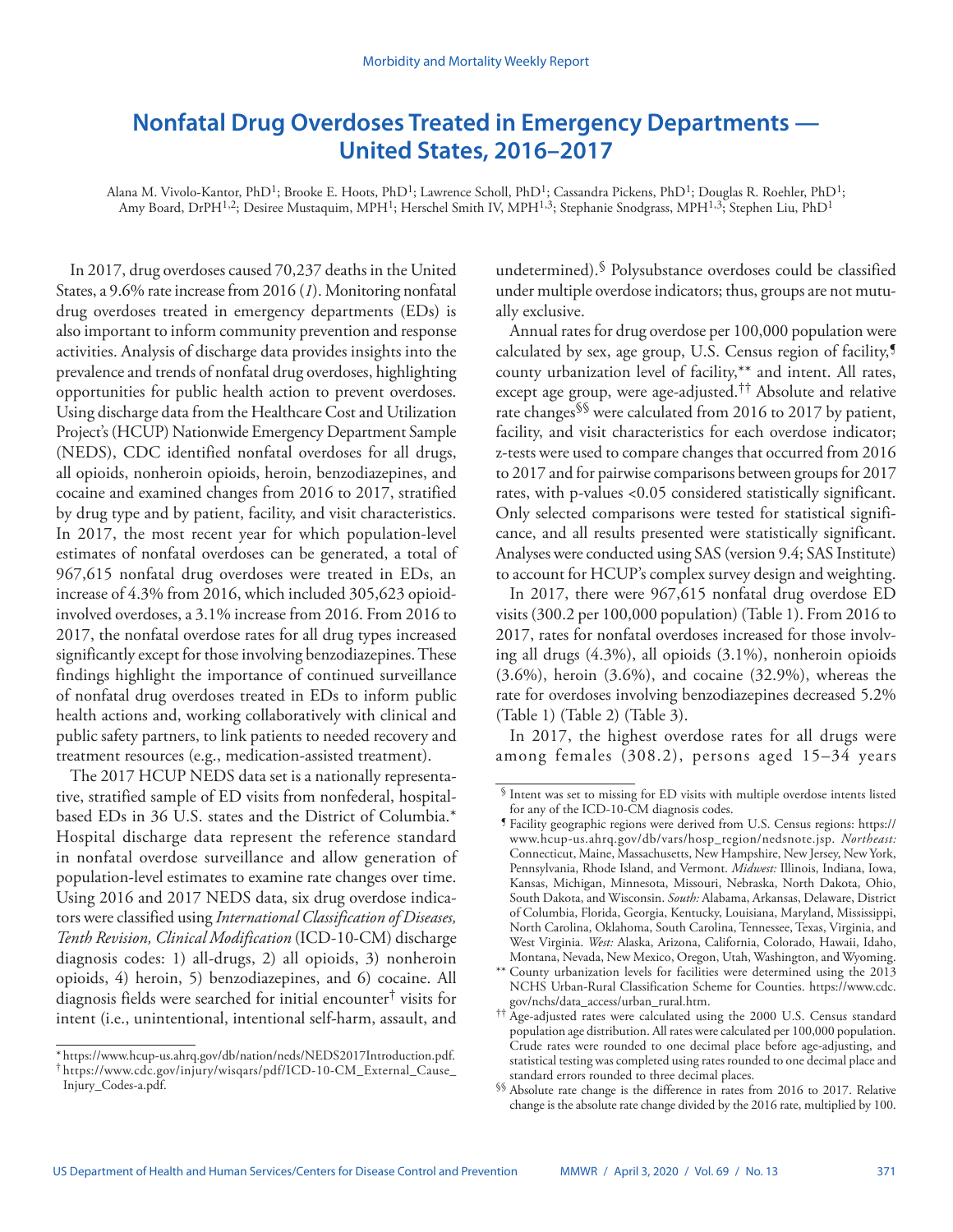**TABLE 1. Annual number and age-adjusted rate\* of emergency department visits† for nonfatal overdoses involving all drugs§ and nonfatal overdoses involving all opioids,¶ by patient, facility, and visit characteristics — United States, 2016 and 2017**

|                                         | All drugs <sup>§</sup> |               |         |               |                                     |                        |         | All opioids <sup>1</sup> |         |               |                               |                            |  |  |
|-----------------------------------------|------------------------|---------------|---------|---------------|-------------------------------------|------------------------|---------|--------------------------|---------|---------------|-------------------------------|----------------------------|--|--|
|                                         | 2016                   |               | 2017    |               | Change from<br>2016 to 2017**       |                        | 2016    |                          | 2017    |               | Change from<br>2016 to 2017** |                            |  |  |
| Characteristic                          | No.                    | Rate (SE)     | No.     | Rate (SE)     | Absolute Relative<br>rate<br>change | rate<br>change         | No.     | Rate (SE)                | No.     | Rate (SE)     | Absolute<br>rate<br>change    | Relative<br>rate<br>change |  |  |
| All                                     | 921,337                | 287.9 (0.304) | 967,615 | 300.2 (0.310) | 12.3                                | $4.3^{++}$             | 293,900 | 90.2 (0.169)             | 305,623 | 93.0 (0.171)  | 2.8                           | $3.1^{++}$                 |  |  |
| Sex                                     |                        |               |         |               |                                     |                        |         |                          |         |               |                               |                            |  |  |
| Male                                    | 443,132                | 278.5 (0.424) | 469,426 | 292.4 (0.432) | 13.9                                | $5.0^{+1}$             | 172.609 | 107.5 (0.262)            | 182,169 | 112.6 (0.268) | 5.1                           | 4.7 <sup>†</sup>           |  |  |
| Female                                  | 478,026                | 297.1 (0.438) | 498,064 | 308.2 (0.445) | 11.1                                | $3.7^{+1}$             | 121,223 | 72.5 (0.213)             | 123,428 | 73.1 (0.213)  | 0.6                           | $0.8^{++}$                 |  |  |
| Age group (yrs)                         |                        |               |         |               |                                     |                        |         |                          |         |               |                               |                            |  |  |
| $0 - 14$                                | 93,923                 | 154.0 (0.503) | 92,945  | 152.3 (0.500) | $-1.7$                              | $-1.1$ <sup>++</sup>   | 3,918   | 6.4(0.103)               | 3,721   | 6.1(0.100)    | $-0.3$                        | $-4.7$ <sup>++</sup>       |  |  |
| $15 - 19$                               | 94,134                 | 445.5 (1.452) | 100,666 | 476.4 (1.501) | 30.9                                | $6.9^{++}$             | 8,426   | 39.9 (0.434)             | 7,541   | 35.7 (0.411)  | $-4.2$                        | $-10.5$ <sup>++</sup>      |  |  |
| $20 - 24$                               | 95,313                 | 425.9 (1.379) | 94,476  | 427.1 (1.390) | 1.2                                 | 0.3                    | 35,679  | 159.4 (0.844)            | 31,865  | 144.1 (0.807) | $-15.3$                       | $-9.6$ <sup>++</sup>       |  |  |
| $25 - 34$                               | 189,474                | 424.1 (0.974) | 202,987 | 447.7 (0.994) | 23.6                                | $5.6^{++}$             | 89,090  | 199.4 (0.668)            | 94,915  | 209.3 (0.679) | 9.9                           | $5.0^{++}$                 |  |  |
| $35 - 44$                               | 130,904                | 323.5 (0.894) | 141,605 | 346.4 (0.921) | 22.9                                | $7.1$ <sup>++</sup>    | 50,084  | 123.8 (0.553)            | 54,223  | 132.7 (0.570) | 8.9                           | $7.2++$                    |  |  |
| $45 - 54$                               | 125,147                | 292.5 (0.827) | 127,210 | 300.2 (0.842) | 7.7                                 | $2.6^{+1}$             | 43,589  | 101.9 (0.488)            | 44,533  | 105.1 (0.498) | 3.2                           | $3.1++$                    |  |  |
| $55 - 64$                               | 99,521                 | 240.0 (0.761) | 108,543 | 258.5 (0.785) | 18.5                                | $7.7^{++}$             | 37,773  | 91.1 (0.469)             | 41,246  | 98.2 (0.484)  | 7.1                           | 7.8 <sup>†</sup>           |  |  |
| $\geq 65$                               | 92,921                 | 188.7 (0.619) | 99,183  | 195.0 (0.619) | 6.3                                 | 3.3 <sup>†</sup>       | 25,341  | 51.5 (0.323)             | 27,579  | 54.2 (0.327)  | 2.7                           | 5.2 <sup>†</sup>           |  |  |
| U.S. Census region <sup>§§</sup>        |                        |               |         |               |                                     |                        |         |                          |         |               |                               |                            |  |  |
| Northeast                               | 162.663                | 293.6 (0.742) | 163,785 | 293.6 (0.741) | 0.0                                 | 0.0                    | 66.993  | 120.0 (0.472)            | 63,742  | 113.0 (0.457) | $-7$                          | $-5.8$ <sup>++</sup>       |  |  |
| Midwest                                 | 235,882                | 356.7 (0.746) | 250,181 | 378.6 (0.770) | 21.9                                | $6.1$ <sup>++</sup>    | 79,534  | 119.7 (0.432)            | 86,002  | 129.2 (0.449) | 9.5                           | 7.9 <sup>†</sup>           |  |  |
| South                                   | 343,134                | 283.0 (0.490) | 358,356 | 292.0 (0.495) | 9.0                                 | $3.2^{++}$             | 104,092 | 84.2 (0.265)             | 110,478 | 88.6 (0.271)  | 4.4                           | $5.2^{++}$                 |  |  |
| West                                    | 179,658                | 233.5 (0.558) | 195,293 | 252.3 (0.578) | 18.8                                | 8.1 <sup>†</sup>       | 43,280  | 54.0 (0.263)             | 45,402  | 56.1 (0.267)  | 2.1                           | 3.9 <sup>†</sup>           |  |  |
| County urbanization level <sup>11</sup> |                        |               |         |               |                                     |                        |         |                          |         |               |                               |                            |  |  |
| Large central metro                     | 250,565                | 249.5 (0.505) | 284,375 | 278.6 (0.529) | 29.1                                | $11.7^{++}$            | 74,142  | 71.0 (0.264)             | 86,882  | 81.8 (0.282)  | 10.8                          | $15.2^{\dagger\dagger}$    |  |  |
| Large fringe metro                      | 202,228                | 257.0 (0.579) | 199,486 | 251.8 (0.571) | $-5.2$                              | $-2.0^{+1}$            | 77,997  | 99.5 (0.361)             | 74,211  | 94.0 (0.350)  | $-5.5$                        | $-5.5$ <sup>++</sup>       |  |  |
| Medium metro                            | 214,132                | 323.1 (0.710) | 228,701 | 343.2 (0.730) | 20.1                                | $6.2^{++}$             | 73,838  | 110.8 (0.416)            | 74,709  | 111.4 (0.416) | 0.6                           | 0.5                        |  |  |
| Small metro                             | 93,891                 | 326.6 (1.091) | 92,991  | 322.5 (1.083) | $-4.1$                              | $-1.3$ <sup>++</sup>   | 24,952  | 85.5 (0.556)             | 25,296  | 86.5 (0.558)  | 1.0                           | 1.2                        |  |  |
| Micropolitan (nonmetro)                 | 92,509                 | 352.3 (1.187) | 94,676  | 363.3 (1.210) | 11.0                                | $3.1^{++}$             | 25,877  | 97.3 (0.622)             | 26,256  | 100.4 (0.636) | 3.1                           | $3.2^{++}$                 |  |  |
| Noncore (nonmetro)                      | 58,074                 | 328.2 (1.409) | 55,800  | 318.9 (1.396) | $-9.3$                              | $-2.8$ <sup>++</sup>   | 12,780  | 69.7 (0.644)             | 13,414  | 74.5 (0.671)  | 4.8                           | 6.9 <sup>†</sup>           |  |  |
| Intent***                               |                        |               |         |               |                                     |                        |         |                          |         |               |                               |                            |  |  |
| Unintentional                           | 580,671                | 178.9 (0.238) | 622,351 | 189.9 (0.245) | 11.0                                | $6.1++$                | 240,919 | 73.8 (0.153)             | 258,437 | 78.5 (0.157)  | 4.7                           | $6.4^{\dagger\dagger}$     |  |  |
| Intentional self-harm                   | 283,205                | 91.0 (0.173)  | 297,540 | 95.4 (0.177)  | 4.4                                 | $4.8^{\dagger\dagger}$ | 33,823  | 10.5 (0.058)             | 31,682  | 9.8(0.056)    | $-0.7$                        | $-6.7$ <sup>††</sup>       |  |  |
| Assault                                 | 2,437                  | 0.8(0.016)    | 2,072   | 0.7(0.015)    | $-0.1$                              | $-12.5$ <sup>++</sup>  | 248     | 0.1(0.005)               | 189     | 0.1(0.004)    | 0.0                           | 0.0                        |  |  |
| Undetermined                            | 49,404                 | 15.4 (0.070)  | 39,764  | 12.4 (0.063)  | $-3.0$                              | $-19.5$ <sup>++</sup>  | 17,309  | 5.3(0.041)               | 13,533  | 4.1 (0.036)   | $-1.2$                        | $-22.6$ <sup>++</sup>      |  |  |

**Abbreviation:** SE = standard error.

\* Rates are age-adjusted using the direct method and the 2000 U.S. Census standard population, except for age-specific crude rates. All rates are per 100,000 population. Statistical testing was completed using rates rounded to 1 decimal place and standard errors rounded to 3 decimal places.

 $\dagger$  Categories of nonfatal drug overdose visits are not mutually exclusive because overdose visits might involve more than one drug. Summing of categories will result in greater than the total number of visits in a year.

§ Nonfatal drug overdose visits are classified using the International Classification of Diseases, Tenth Revision, Clinical Modification (ICD-10-CM). ICD-10-CM diagnosis codes for all drugs included codes with T36-T50 with a sixth character of 1, 2, 3, or 4 (exceptions for T36.9, T37.9, T39.9, T41.4, T42.7, T43.9, T45.9, T47.9, and T49.9, which were included if the code had a fifth character of 1, 2, 3, or 4). Only codes with a seventh character of "A" (initial encounter) were included.

¶ ICD-10-CM diagnosis codes for all opioids included T40.0X1A–T40.0X4A, T40.1X1A–T40.1X4A, T40.2X1A–T40.2X4A, T40.3X1A–T40.3X4A, T40.4X1A–T40.4X4A, T40.601A–T40.604A, and T40.691A–T40.694A.

\*\* Absolute rate change is the difference in rates from 2016 to 2017. Relative rate change is the absolute rate change divided by the 2016 rate, multiplied by 100. Z-tests were used to determine significance.

†† Statistically significant (p-value <0.05).

§§ Facility geographic regions were derived from U.S. Census regions: [https://www.hcup-us.ahrq.gov/db/vars/hosp\\_region/nedsnote.jsp.](https://www.hcup-us.ahrq.gov/db/vars/hosp_region/nedsnote.jsp) *Northeast:* Connecticut, Maine, Massachusetts, New Hampshire, New Jersey, New York, Pennsylvania, Rhode Island, and Vermont. *Midwest:* Illinois, Indiana, Iowa, Kansas, Michigan, Minnesota, Missouri, Nebraska, North Dakota, Ohio, South Dakota, and Wisconsin. *South:* Alabama, Arkansas, Delaware, District of Columbia, Florida, Georgia, Kentucky, Louisiana, Maryland, Mississippi, North Carolina, Oklahoma, South Carolina, Tennessee, Texas, Virginia, and West Virginia. *West:* Alaska, Arizona, California, Colorado, Hawaii, Idaho, Montana, Nevada, New Mexico, Oregon, Utah, Washington, and Wyoming. ¶¶ County urbanization levels for facilities were determined using the 2013 National Center for Health Statistics Urban-Rural Classification Scheme for Counties. [https://www.cdc.gov/nchs/](https://www.cdc.gov/nchs/data_access/urban_rural.htm)

[data\\_access/urban\\_rural.htm](https://www.cdc.gov/nchs/data_access/urban_rural.htm). \*\*\* In ICD-10-CM, the fifth or sixth character in the diagnosis code indicates intent. Possible values include accidental (unintentional), intentional self-harm, assault, undetermined intent,

adverse effect, and underdosing. Adverse effect and underdosing are not applicable values for all of the different drug poisoning diagnosis codes. In this report, the intent was set to "Missing" for emergency department visits with multiple overdose intents listed.

(range =  $427.1 - 476.4$ ), persons in the Midwest (378.6), and persons in micropolitan (nonmetro) counties (363.3) (Table 1). From 2016 to 2017, overdose rates for all drugs increased 5.0% among males and 3.7% among females. The highest overdose rates for all opioids were among males (112.6), persons aged 25–34 years (209.3), persons in the Midwest (129.2), and persons in medium metro counties (111.4). Rates for all opioid overdoses decreased 4.7% among persons aged 0–14 years, 10.5% in persons aged 15–19 years, and 9.6% among persons aged 20–24 years. In the Midwest, overdose rates for all drugs increased by 6.1% and for all opioids by 7.9%; in the South rates for all drugs and all opioids increased by 3.2% and 5.2%, respectively; and in the West by 8.1% and 3.9%, respectively.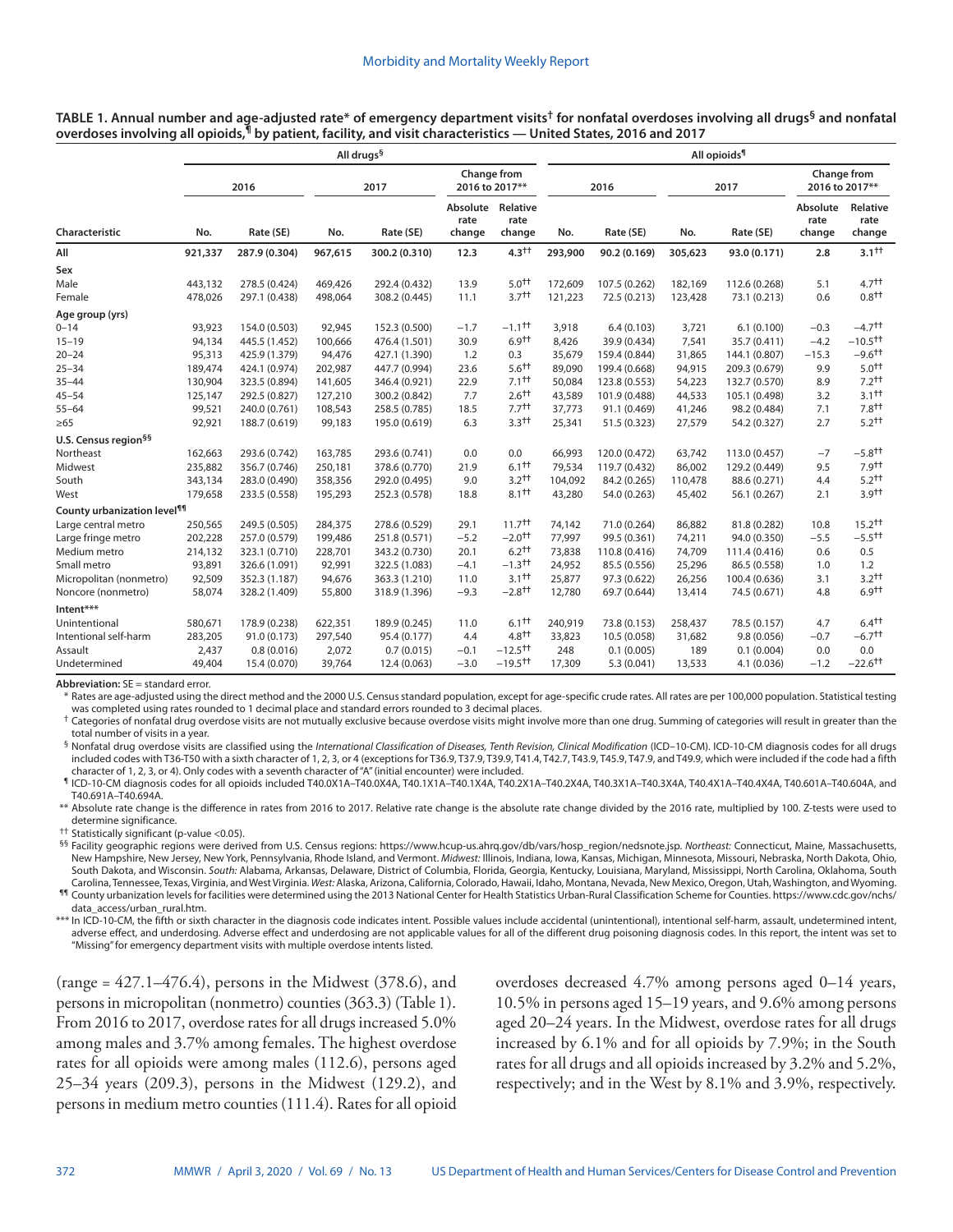**TABLE 2. Annual number and age-adjusted rate\* of emergency department visits† for nonfatal overdoses involving nonheroin opioids§ and nonfatal overdoses involving heroin,¶ by patient, facility, and visit characteristics — United States, 2016 and 2017**

|                                         | Nonheroin opioids <sup>§</sup> |              |         |              |                               |                                     |         | Heroin <sup>1</sup> |         |               |                               |                                  |  |  |
|-----------------------------------------|--------------------------------|--------------|---------|--------------|-------------------------------|-------------------------------------|---------|---------------------|---------|---------------|-------------------------------|----------------------------------|--|--|
|                                         | 2016                           |              | 2017    |              | Change from<br>2016 to 2017** |                                     | 2016    |                     | 2017    |               | Change from<br>2016 to 2017** |                                  |  |  |
| Characteristic                          | No.                            | Rate (SE)    | No.     | Rate (SE)    | rate<br>change                | Absolute Relative<br>rate<br>change | No.     | Rate (SE)           | No.     | Rate (SE)     | Absolute<br>rate<br>change    | Relative<br>rate<br>change       |  |  |
| All                                     | 139,326                        | 41.3 (0.113) | 145,363 | 42.8 (0.115) | 1.5                           | $3.6^{++}$                          | 147,720 | 46.9 (0.123)        | 154,626 | 48.6 (0.125)  | 1.7                           | $3.6^{++}$                       |  |  |
| Sex                                     |                                |              |         |              |                               |                                     |         |                     |         |               |                               |                                  |  |  |
| Male                                    | 68,034                         | 41.6 (0.162) | 73,113  | 44.5 (0.167) | 2.9                           | $7.0^{++}$                          | 101,442 | 64.1 (0.204)        | 106,466 | 66.7 (0.207)  | 2.6                           | $4.1^{\text{+}}$                 |  |  |
| Female                                  | 71,244                         | 40.8 (0.157) | 72,236  | 40.9 (0.156) | 0.1                           | 0.2                                 | 46,258  | 29.6 (0.139)        | 48,146  | 30.5 (0.141)  | 0.9                           | $3.0^{+1}$                       |  |  |
| Age group (yrs)                         |                                |              |         |              |                               |                                     |         |                     |         |               |                               |                                  |  |  |
| $0 - 14$                                | 3,575                          | 5.9 (0.098)  | 3,480   | 5.7 (0.097)  | $-0.2$                        | $-3.4$                              | 99      | 0.2(0.016)          | 87      | 0.1(0.015)    | $-0.1$                        | $-50.0$ <sup>++</sup>            |  |  |
| $15 - 19$                               | 5,165                          | 24.4 (0.340) | 5,017   | 23.7 (0.335) | $-0.7$                        | $-2.9$                              | 3,111   | 14.7 (0.264)        | 2,437   | 11.5 (0.234)  | $-3.2$                        | $-21.8$ <sup>++</sup>            |  |  |
| $20 - 24$                               | 10,350                         | 46.2 (0.455) | 10,563  | 47.8 (0.465) | 1.6                           | 3.5 <sup>†</sup>                    | 25,113  | 112.2 (0.708)       | 21,326  | 96.4 (0.660)  | $-15.8$                       | $-14.1$ <sup>++</sup>            |  |  |
| $25 - 34$                               | 25,869                         | 57.9 (0.360) | 28,893  | 63.7 (0.375) | 5.8                           | $10.0^{+1}$                         | 62,398  | 139.7 (0.559)       | 65,445  | 144.3 (0.564) | 4.6                           | 3.3 <sup>†</sup>                 |  |  |
| $35 - 44$                               | 20,452                         | 50.5 (0.353) | 22,342  | 54.7 (0.366) | 4.2                           | $8.3^{++}$                          | 28,621  | 70.7 (0.418)        | 30,972  | 75.8 (0.431)  | 5.1                           | $7.2^{++}$                       |  |  |
| $45 - 54$                               | 24,631                         | 57.6 (0.367) | 23,894  | 56.4 (0.365) | $-1.2$                        | $-2.1$ <sup>++</sup>                | 17,452  | 40.8 (0.309)        | 19,612  | 46.3 (0.330)  | 5.5                           | $13.5^{\dagger\dagger}$          |  |  |
| $55 - 64$                               | 26,607                         | 64.2 (0.393) | 27,344  | 65.1 (0.394) | 0.9                           | 1.4                                 | 9,367   | 22.6 (0.233)        | 12,027  | 28.6 (0.261)  | 6.0                           | $26.5^{\dagger\dagger}$          |  |  |
| $\geq 65$                               | 22,678                         | 46.1 (0.306) | 23,831  | 46.9 (0.304) | 0.8                           | 1.7                                 | 1,558   | 3.2(0.080)          | 2,720   | 5.3(0.103)    | 2.1                           | $65.6$ <sup>++</sup>             |  |  |
| U.S. Census region <sup>§§</sup>        |                                |              |         |              |                               |                                     |         |                     |         |               |                               |                                  |  |  |
| Northeast                               | 23,841                         | 41.0 (0.272) | 24,048  | 41.1 (0.272) | 0.1                           | 0.2                                 | 42,094  | 77.3 (0.382)        | 38,797  | 70.5 (0.364)  | $-6.8$                        | $-8.8$ <sup>++</sup>             |  |  |
| Midwest                                 | 32,665                         | 47.2 (0.267) | 35,244  | 51.2 (0.279) | 4.0                           | $8.5^{++}$                          | 45,744  | 70.9 (0.336)        | 50,004  | 77.0 (0.350)  | 6.1                           | $8.6^{+1}$                       |  |  |
| South                                   | 55,674                         | 43.6 (0.188) | 58,171  | 45.1 (0.191) | 1.5                           | 3.4 <sup>†</sup>                    | 46,039  | 38.8 (0.183)        | 50,278  | 42.0 (0.189)  | 3.2                           | $8.2^{++}$                       |  |  |
| West                                    | 27,146                         | 33.5 (0.206) | 27,899  | 34.0 (0.207) | 0.5                           | 1.5                                 | 13,843  | 17.7 (0.152)        | 15,547  | 19.7 (0.160)  | 2.0                           | 11.3 <sup>†</sup>                |  |  |
| County urbanization level <sup>11</sup> |                                |              |         |              |                               |                                     |         |                     |         |               |                               |                                  |  |  |
| Large central metro                     | 35,096                         | 33.6 (0.182) | 39,954  | 37.6 (0.191) | 4.0                           | 11.9 <sup>tt</sup>                  | 36,565  | 35.0 (0.186)        | 45,025  | 42.5 (0.203)  | 7.5                           | $21.4^{\dagger\dagger}$          |  |  |
| Large fringe metro                      | 32,213                         | 39.0 (0.221) | 32,207  | 39.0 (0.221) | 0.0                           | 0.0                                 | 44,890  | 59.5 (0.283)        | 41,175  | 54.2 (0.269)  | $-5.3$                        | $-8.9$ <sup>++</sup>             |  |  |
| Medium metro                            | 33,229                         | 47.8 (0.268) | 36,026  | 51.6 (0.278) | 3.8                           | 7.9 <sup>†</sup>                    | 39,216  | 61.1(0.313)         | 37,316  | 57.8 (0.304)  | $-3.3$                        | $-5.4$ <sup><math>+</math></sup> |  |  |
| Small metro                             | 13,761                         | 45.3 (0.398) | 13,693  | 44.5 (0.392) | $-0.8$                        | $-1.8$                              | 10,358  | 37.4 (0.375)        | 11,031  | 40.1 (0.388)  | 2.7                           | $7.2^{++}$                       |  |  |
| Micropolitan (nonmetro)                 | 14,771                         | 52.3 (0.446) | 13,435  | 47.9 (0.429) | $-4.4$                        | $-8.4$ <sup>++</sup>                | 10,522  | 43.0 (0.425)        | 12,330  | 50.8 (0.463)  | 7.8                           | $18.1^{\text{tt}}$               |  |  |
| Noncore (nonmetro)                      | 8,896                          | 45.5 (0.508) | 8,588   | 43.8 (0.498) | $-1.7$                        | $-3.7$ <sup>††</sup>                | 3,365   | 21.5 (0.375)        | 4,475   | 28.9 (0.437)  | 7.4                           | 34.4 <sup>††</sup>               |  |  |
| Intent***                               |                                |              |         |              |                               |                                     |         |                     |         |               |                               |                                  |  |  |
| Unintentional                           | 103,785                        | 30.4 (0.096) | 113,392 | 33.1 (0.100) | 2.7                           | 8.9 <sup>†</sup>                    | 131,886 | 41.9 (0.117)        | 140,419 | 44.1 (0.119)  | 2.2                           | $5.3^{\dagger\dagger}$           |  |  |
| Intentional self-harm                   | 26,149                         | 8.1(0.051)   | 24,434  | 7.5 (0.049)  | $-0.6$                        | $-7.4$ <sup>++</sup>                | 6,700   | 2.1(0.026)          | 6,517   | 2.1(0.026)    | 0.0                           | 0.0                              |  |  |
| Assault                                 | 127                            | 0.04(0.003)  | 63      | 0.02(0.003)  | $-0.02$                       | $-50.0$ <sup>++</sup>               | 111     | 0.03(0.003)         | 92      | 0.03(0.003)   | 0.0                           | 0.0                              |  |  |
| Undetermined                            | 8,208                          | 2.5(0.028)   | 6,209   | 1.9(0.024)   | $-0.6$                        | $-24.0$ <sup>++</sup>               | 8,447   | 2.7(0.029)          | 6,909   | 2.2(0.026)    | $-0.5$                        | $-18.5$ <sup>++</sup>            |  |  |

**Abbreviation:** SE = standard error.

\* Rates are age-adjusted using the direct method and the 2000 U.S. Census standard population, except for age-specific crude rates. All rates are per 100,000 population. Statistical testing was completed using rates rounded to one decimal place and standard errors rounded to three decimal places.

 $\dagger$  Categories of nonfatal drug overdose visits are not mutually exclusive because overdose visits might involve more than one drug. Summing of categories will result in greater than the total number of visits in a year.

§ Nonfatal drug overdose visits are classified using the *International Classification of Diseases, Tenth Revision, Clinical Modification* (ICD–10-CM). ICD-10-CM diagnosis codes for nonheroin opioids included T40.0X1A–T40.0X4A, T40.2X1A–T40.2X4A, T40.3X1A–T40.3X4A, T40.4X1A–T40.4X4A, T40.601A–T40.604A, T40.691A–T40.694A.

¶ ICD-10-CM diagnosis codes for heroin included T40.1X1A–T40.1X4A.

\*\* Absolute rate change is the difference in rates from 2016 to 2017. Relative rate change is the absolute rate change divided by the 2016 rate, multiplied by 100. Z-tests were used to determine significance.

†† Statistically significant (p-value <0.05).

§§ Facility geographic regions were derived from U.S. Census regions: [https://www.hcup-us.ahrq.gov/db/vars/hosp\\_region/nedsnote.jsp.](https://www.hcup-us.ahrq.gov/db/vars/hosp_region/nedsnote.jsp) *Northeast:* Connecticut, Maine, Massachusetts, New Hampshire, New Jersey, New York, Pennsylvania, Rhode Island, and Vermont. *Midwest:* Illinois, Indiana, Iowa, Kansas, Michigan, Minnesota, Missouri, Nebraska, North Dakota, Ohio, South Dakota, and Wisconsin. *South:* Alabama, Arkansas, Delaware, District of Columbia, Florida, Georgia, Kentucky, Louisiana, Maryland, Mississippi, North Carolina, Oklahoma, South Carolina, Tennessee, Texas, Virginia, and West Virginia. *West:* Alaska, Arizona, California, Colorado, Hawaii, Idaho, Montana, Nevada, New Mexico, Oregon, Utah, Washington, and Wyoming. ¶¶ County urbanization levels for facilities were determined using the 2013 National Center for Health Statistics Urban-Rural Classification Scheme for Counties. [https://www.cdc.gov/nchs/](https://www.cdc.gov/nchs/data_access/urban_rural.htm)

[data\\_access/urban\\_rural.htm](https://www.cdc.gov/nchs/data_access/urban_rural.htm).

\*\*\* In ICD-10-CM, the fifth or sixth character in the diagnosis code indicates intent. Possible values include accidental (unintentional), intentional self-harm, assault, undetermined intent, adverse effect, and underdosing. Adverse effect and underdosing are not applicable values for all of the different drug poisoning diagnosis codes. In this report, the intent was set to "Missing" for emergency department visits with multiple overdose intents listed.

In the Northeast, the overdose rate for all drugs remained stable, and the overdose rate for all opioids decreased 5.8%.

Overdose rates for nonheroin opioids and heroin were highest among males (44.5 and 66.7, respectively), persons aged 25–34 years (63.7 and 144.3, respectively), persons in the Midwest (51.2 and 77.0, respectively), and those in medium metro counties (51.6 and 57.8, respectively) (Table 2). Increases in rates for heroin overdose were observed among males (4.1%) and females (3.0%), whereas rates for nonheroin opioid overdoses increased only among males (7.0%). Heroin overdose rates decreased 50% among persons aged 0–14 years, 21.8% among persons aged 15–19 years, and 14.1% among persons aged 20–24 years. Rates for overdoses involving nonheroin opioids and heroin increased 8.5% and 8.6% in the Midwest, respectively, and 3.4% and 8.2%, respectively, in the South. Heroin overdose rates also increased 11.3% in the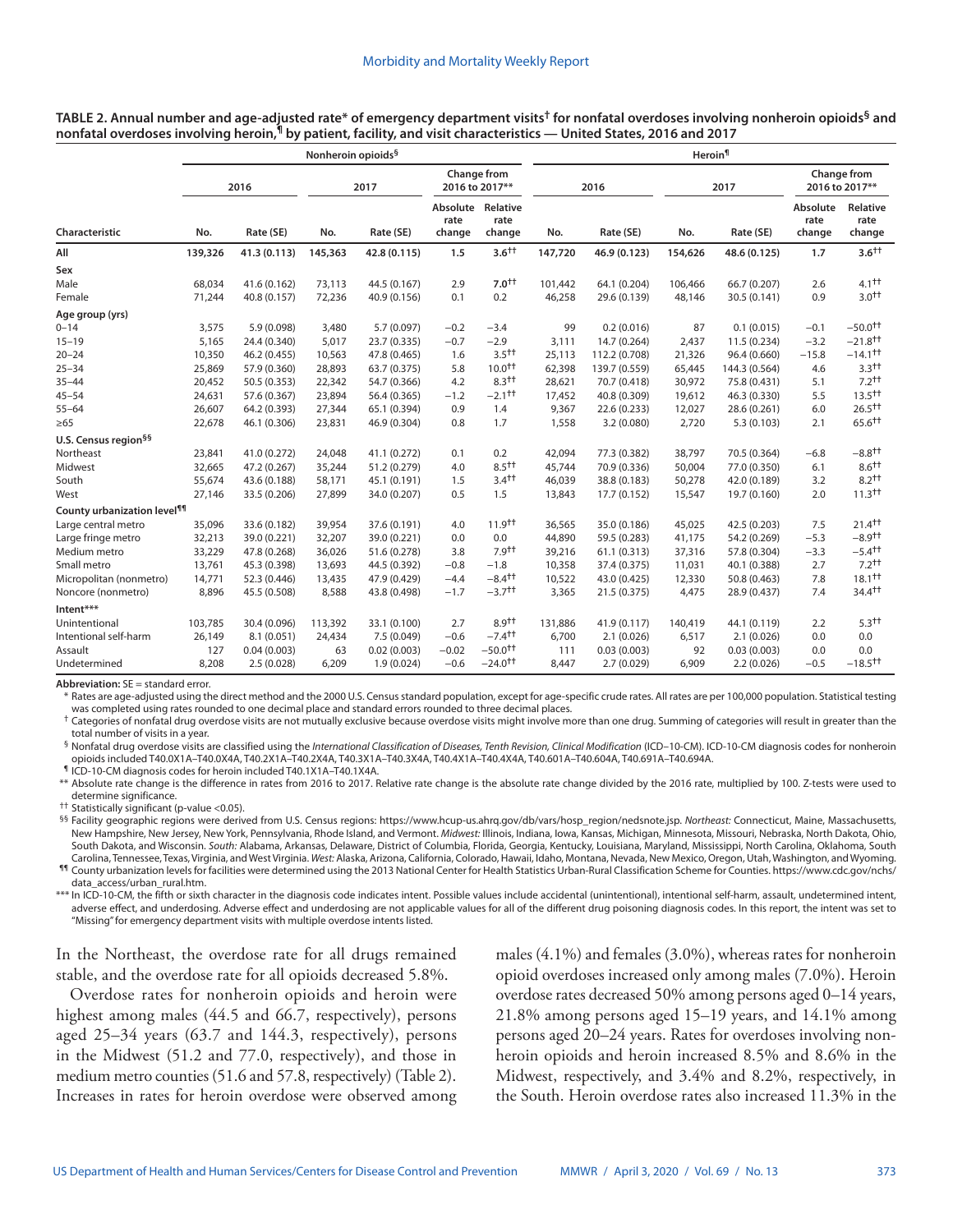| TABLE 3. Annual number and age-adjusted rate* of emergency department visits <sup>†</sup> for nonfatal overdoses involving benzodiazepines <sup>§</sup> and |  |
|-------------------------------------------------------------------------------------------------------------------------------------------------------------|--|
| nonfatal overdoses involving cocaine,¶ by patient, facility, and visit characteristics — United States, 2016 and 2017                                       |  |

|                                         | <b>Benzodiazepines</b> <sup>§</sup> |              |         |              |                                     |                         |        | Cocaine <sup>1</sup> |        |              |                               |                            |  |  |
|-----------------------------------------|-------------------------------------|--------------|---------|--------------|-------------------------------------|-------------------------|--------|----------------------|--------|--------------|-------------------------------|----------------------------|--|--|
|                                         | 2016                                |              | 2017    |              | Change from 2016 to<br>2017**       |                         | 2016   |                      | 2017   |              | Change from 2016 to<br>2017** |                            |  |  |
| Characteristic                          | No.                                 | Rate (SE)    | No.     | Rate (SE)    | Absolute Relative<br>rate<br>change | rate<br>change          | No.    | Rate (SE)            | No.    | Rate (SE)    | Absolute<br>rate<br>change    | Relative<br>rate<br>change |  |  |
| All                                     | 123,548                             | 38.1 (0.110) | 118,352 | 36.1 (0.107) | $-2.0$                              | $-5.2$ <sup>++</sup>    | 27,247 | 8.5 (0.052)          | 36,919 | 11.3 (0.060) | 2.8                           | 32.9 <sup>++</sup>         |  |  |
| Sex                                     |                                     |              |         |              |                                     |                         |        |                      |        |              |                               |                            |  |  |
| Male                                    | 50,313                              | 31.3 (0.142) | 48,218  | 29.7 (0.138) | $-1.6$                              | $-5.1^{\dagger\dagger}$ | 18,498 | 11.5 (0.086)         | 24,852 | 15.2 (0.098) | 3.7                           | 32.2 <sup>†</sup>          |  |  |
| Female                                  | 73,219                              | 44.6 (0.168) | 70,130  | 42.3 (0.163) | $-2.3$                              | $-5.2$ <sup>++</sup>    | 8,745  | 5.5(0.060)           | 12,052 | 7.5(0.069)   | 2.0                           | 36.4 <sup>†</sup>          |  |  |
| Age group (yrs)                         |                                     |              |         |              |                                     |                         |        |                      |        |              |                               |                            |  |  |
| $0 - 14$                                | 3,866                               | 6.3(0.102)   | 3,563   | 5.8 (0.098)  | $-0.5$                              | $-7.9$ <sup>++</sup>    | 129    | 0.2(0.019)           | 160    | 0.3(0.021)   | 0.1                           | $50.0^{+1}$                |  |  |
| $15 - 19$                               | 9,721                               | 46.0 (0.467) | 8,951   | 42.4 (0.448) | $-3.6$                              | $-7.8$ <sup>++</sup>    | 689    | 3.3(0.124)           | 876    | 4.1(0.140)   | 0.8                           | $24.2$ <sup>++</sup>       |  |  |
| $20 - 24$                               | 11,882                              | 53.1 (0.487) | 11,278  | 51.0 (0.480) | $-2.1$                              | $-4.0^{+1}$             | 2,546  | 11.4 (0.225)         | 2,857  | 12.9 (0.242) | 1.5                           | $13.2^{\dagger\dagger}$    |  |  |
| $25 - 34$                               | 23,707                              | 53.1 (0.345) | 22,914  | 50.5 (0.334) | $-2.6$                              | $-4.9$ <sup>++</sup>    | 6,703  | 15.0 (0.183)         | 8,903  | 19.6 (0.208) | 4.6                           | $30.7++$                   |  |  |
| $35 - 44$                               | 21,439                              | 53.0 (0.362) | 20,776  | 50.8 (0.353) | $-2.2$                              | $-4.2$ <sup>++</sup>    | 5,437  | 13.4 (0.182)         | 7,132  | 17.4 (0.207) | 4.0                           | 29.9 <sup>tt</sup>         |  |  |
| $45 - 54$                               | 22,890                              | 53.5 (0.354) | 20,552  | 48.5 (0.338) | $-5.0$                              | $-9.3$ <sup>++</sup>    | 6,804  | 15.9 (0.193)         | 8,687  | 20.5 (0.220) | 4.6                           | 28.9 <sup>tt</sup>         |  |  |
| $55 - 64$                               | 18,260                              | 44.0 (0.326) | 18,478  | 44.0 (0.324) | 0.0                                 | 0.0                     | 4,121  | 9.9(0.155)           | 6,787  | 16.2 (0.196) | 6.3                           | $63.6^{\dagger\dagger}$    |  |  |
| $\geq 65$                               | 11,783                              | 23.9 (0.220) | 11,841  | 23.3 (0.214) | $-0.6$                              | $-2.5$                  | 816    | 1.7(0.058)           | 1,517  | 3.0(0.077)   | 1.3                           | $76.5++$                   |  |  |
| U.S. Census region <sup>§§</sup>        |                                     |              |         |              |                                     |                         |        |                      |        |              |                               |                            |  |  |
| Northeast                               | 18,948                              | 33.1 (0.246) | 17,920  | 31.1 (0.238) | $-2.0$                              | $-6.0^{+1}$             | 6,892  | 12.3 (0.152)         | 8,040  | 14.2 (0.162) | 1.9                           | $15.4^{\dagger\dagger}$    |  |  |
| Midwest                                 | 29,863                              | 45.0 (0.265) | 27,706  | 41.4 (0.254) | $-3.6$                              | $-8.0^{++}$             | 5,188  | 7.7(0.110)           | 6,430  | 9.6(0.123)   | 1.9                           | 24.7 <sup>†</sup>          |  |  |
| South                                   | 49,807                              | 40.6 (0.185) | 48,459  | 39.0 (0.180) | $-1.6$                              | $-3.9$ <sup>++</sup>    | 12,494 | 10.3 (0.094)         | 18,878 | 15.1 (0.112) | 4.8                           | $46.6$ <sup>++</sup>       |  |  |
| West                                    | 24,931                              | 32.1 (0.206) | 24,267  | 30.9 (0.202) | $-1.2$                              | $-3.7++$                | 2,673  | 3.4(0.066)           | 3,571  | 4.5(0.076)   | 1.1                           | $32.4++$                   |  |  |
| County urbanization level <sup>99</sup> |                                     |              |         |              |                                     |                         |        |                      |        |              |                               |                            |  |  |
| Large central metro                     | 32,154                              | 31.6 (0.179) | 34,086  | 33.1 (0.182) | 1.5                                 | 4.7 <sup>†</sup>        | 9,926  | 9.6(0.098)           | 17,525 | 16.5(0.127)  | 6.9                           | $71.9$ <sup>++</sup>       |  |  |
| Large fringe metro                      | 27,493                              | 34.1 (0.209) | 24,013  | 29.5 (0.194) | $-4.6$                              | $-13.5$ <sup>++</sup>   | 6,171  | 7.8(0.101)           | 6,901  | 8.7(0.107)   | 0.9                           | $11.5^{\dagger\dagger}$    |  |  |
| Medium metro                            | 27,875                              | 41.6 (0.255) | 29,427  | 43.5 (0.259) | 1.9                                 | $4.6 +$                 | 6,390  | 9.7(0.124)           | 6,948  | 10.5 (0.129) | 0.8                           | $8.2^{++}$                 |  |  |
| Small metro                             | 13,829                              | 48.2 (0.421) | 11,541  | 39.5 (0.378) | $-8.7$                              | $-18.0^{+1}$            | 1,877  | 6.8(0.160)           | 2,051  | 7.4(0.167)   | 0.6                           | $8.8^{++}$                 |  |  |
| Micropolitan (nonmetro)                 | 12,574                              | 47.2 (0.434) | 11,083  | 41.6 (0.408) | $-5.6$                              | $-11.9$ <sup>++</sup>   | 1,418  | 5.6(0.153)           | 1,770  | 7.0(0.170)   | 1.4                           | $25.0^{++}$                |  |  |
| Noncore (nonmetro)                      | 8,604                               | 48.2 (0.541) | 7,229   | 41.1 (0.503) | $-7.1$                              | $-14.7$ <sup>++</sup>   | 678    | 4.0(0.157)           | 859    | 5.3(0.186)   | 1.3                           | $32.5^{\dagger\dagger}$    |  |  |
| Intent***                               |                                     |              |         |              |                                     |                         |        |                      |        |              |                               |                            |  |  |
| Unintentional                           | 57.597                              | 17.4 (0.074) | 55,843  | 16.7(0.072)  | $-0.7$                              | $-4.0^{+1}$             | 20.758 | 6.4(0.045)           | 30,364 | 9.2(0.054)   | 2.8                           | $43.8^{\dagger\dagger}$    |  |  |
| Intentional self-harm                   | 57,200                              | 17.9 (0.076) | 55,583  | 17.3 (0.075) | $-0.6$                              | $-3.4$ <sup>++</sup>    | 3,717  | 1.2(0.020)           | 3,828  | 1.2(0.020)   | 0.0                           | 0.0                        |  |  |
| Assault                                 | 325                                 | 0.1(0.006)   | 287     | 0.1(0.006)   | 0.0                                 | 0.0                     | 101    | 0.03(0.003)          | 73     | 0.02(0.003)  | $-0.01$                       | $-33.3$ <sup>++</sup>      |  |  |
| Undetermined                            | 7,024                               | 2.2(0.027)   | 5,286   | 1.6(0.023)   | $-0.6$                              | $-27.3$ <sup>++</sup>   | 2,396  | 0.7(0.015)           | 2,297  | 0.7(0.015)   | 0.0                           | 0.0                        |  |  |

**Abbreviation:** SE = standard error.

\* Rates are age-adjusted using the direct method and the 2000 U.S. Census standard population, except for age-specific crude rates. All rates are per 100,000 population. Statistical testing was completed using rates rounded to one decimal place and standard errors rounded to three decimal places.

 $\dagger$  Categories of nonfatal drug overdose visits are not mutually exclusive because overdose visits might involve more than one drug. Summing of categories will result in greater than the total number of visits in a year.

§ Nonfatal drug overdose visits are classified using the *International Classification of Diseases, Tenth Revision, Clinical Modification* (ICD–10-CM). ICD-10-CM diagnosis codes for benzodiazepines included T42.4X1A–T42.4X4A.

¶ ICD-10-CM diagnosis codes for cocaine included T40.5X1A–T40.5X4A.

\*\* Absolute rate change is the difference in rates from 2016 to 2017. Relative rate change is the absolute rate change divided by the 2016 rate, multiplied by 100. Z-tests were used to determine significance.

†† Statistically significant (p-value <0.05).

§§ Facility geographic regions were derived from U.S. Census regions: [https://www.hcup-us.ahrq.gov/db/vars/hosp\\_region/nedsnote.jsp.](https://www.hcup-us.ahrq.gov/db/vars/hosp_region/nedsnote.jsp) *Northeast:* Connecticut, Maine, Massachusetts, New Hampshire, New Jersey, New York, Pennsylvania, Rhode Island, and Vermont. *Midwest:* Illinois, Indiana, Iowa, Kansas, Michigan, Minnesota, Missouri, Nebraska, North Dakota, Ohio, South Dakota, and Wisconsin. *South:* Alabama, Arkansas, Delaware, District of Columbia, Florida, Georgia, Kentucky, Louisiana, Maryland, Mississippi, North Carolina, Oklahoma, South Carolina, Tennessee, Texas, Virginia, and West Virginia. *West:* Alaska, Arizona, California, Colorado, Hawaii, Idaho, Montana, Nevada, New Mexico, Oregon, Utah, Washington, and Wyoming.

¶¶ County urbanization levels for facilities were determined using the 2013 NCHS Urban-Rural Classification Scheme for Counties. [https://www.cdc.gov/nchs/data\\_access/urban\\_rural.htm.](https://www.cdc.gov/nchs/data_access/urban_rural.htm) \*\*\* In ICD-10-CM, the fifth or sixth character in the diagnosis code indicates intent. Possible values include accidental (unintentional), intentional self-harm, assault, undetermined intent, adverse effect, and underdosing. Adverse effect and underdosing are not applicable values for all of the different drug poisoning diagnosis codes. In this report, the intent was set to "Missing" for emergency department visits with multiple overdose intents listed.

West. In the Northeast, the rate for heroin-involved overdoses decreased 8.8%.

In 2017, the highest overdose rates for benzodiazepines were among females (42.3), persons aged 20–44 years (range =  $50.5-51.0$ ), persons in the Midwest  $(41.4)$ , and persons in medium metro counties (43.5) (Table 3). The rates for cocaine overdoses in 2017 were highest among males (15.2), persons aged 25–34 years (19.6) and aged 45–54 years (20.5), as well as persons in the South census region (15.1) and large central metro counties (16.5). From 2016 to 2017, rates for benzodiazepine overdoses decreased 5.1% among males and 5.2% among females. Benzodiazepine overdose rates decreased among most age groups, and cocaine-involved overdoses rates increased across all age groups. All regions of the country experienced decreases in the rates of benzodiazepine overdoses and increases in the rates of cocaine overdoses.

In large central metro counties, overdose rates increased for all drugs (11.7%), all opioids (15.2%), nonheroin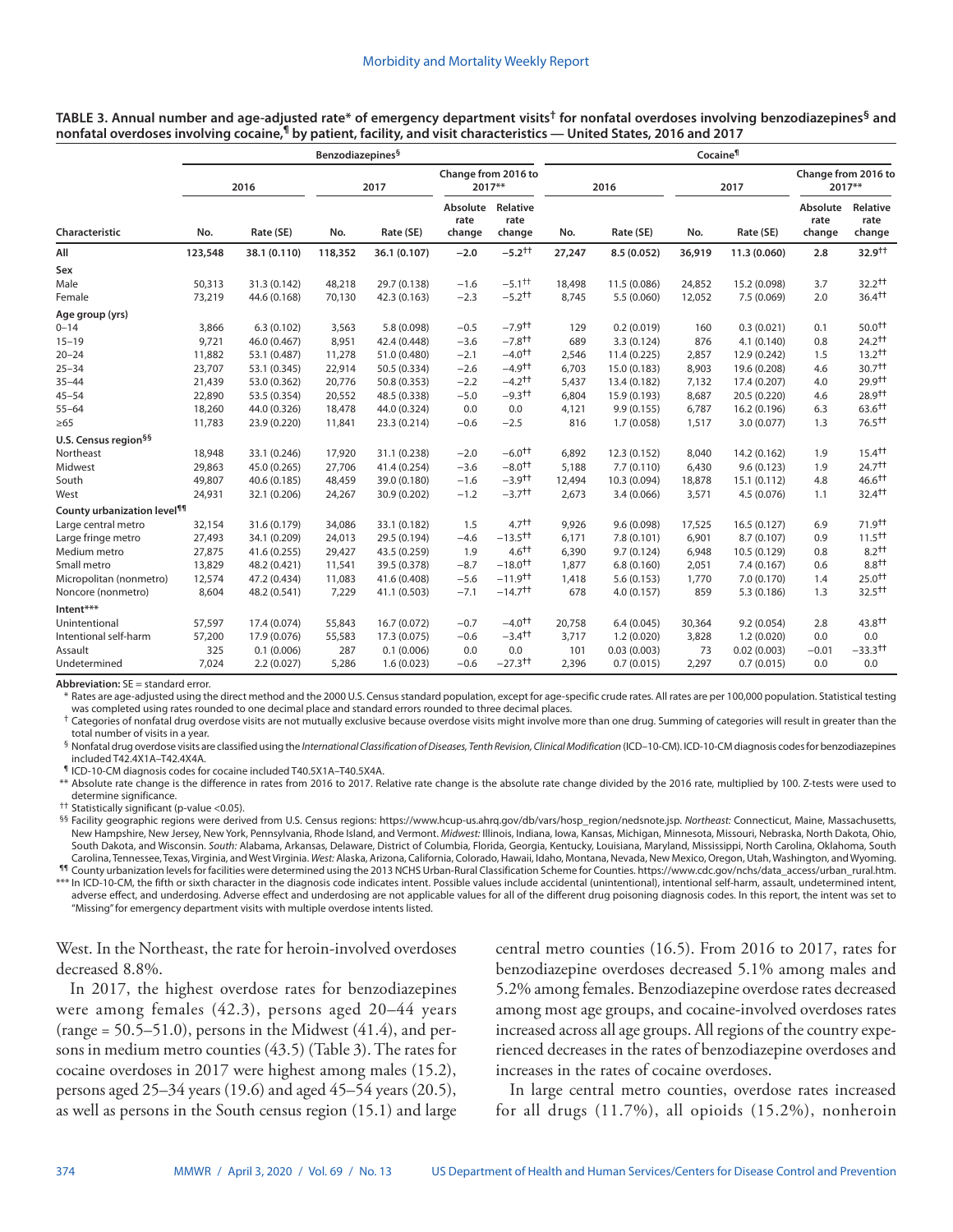opioids (11.9%), heroin (21.4%), benzodiazepines (4.7%), and cocaine (71.9%) (Table 1) (Table 2) (Table 3). Most overdoses were unintentional (75% overall; range = 48% for benzodiazepines to 91% for heroin). A consistent finding across all overdose indicators, except for benzodiazepines, was that unintentional overdoses significantly increased from 2016 to 2017. Intentional self-harm overdoses increased 4.8% for all drugs but decreased 6.7% for all opioids, 7.4% for nonheroin opioids, and 3.4% for benzodiazepines.

## **Discussion**

In 2017, a total of 967,615 nonfatal drug overdoses were treated in U.S. EDs. From 2016 to 2017, nonfatal overdose ED visit rates increased for each drug type except benzodiazepines, for which rates decreased 5.2%. The large increase in cocaine overdose rates (32.9%) might indicate potential increase in polysubstance overdose. A previous study found that in 2016, approximately 27% of nonfatal cocaine overdoses treated in EDs also involved an opioid, and cocaine-involved overdoses with an opioid reported increased 17% from 2015 to 2016, whereas cocaine-involved overdoses without an opioid decreased 14% (*2*). Future analyses examining drug combinations could help to determine the extent to which polysubstance use affects overdose surveillance of specific drug types. In this study, rates for nonfatal unintentional overdoses were shown to increase for each drug type except benzodiazepines and for the all-drug overdose category with self-harm intent. Rates for nonfatal drug overdoses associated with intentional self-harm, assault, and undetermined intent decreased or remained stable for most overdose indicators. Results suggest a leveling of intentional drug overdoses consistent with mortality data (*3*). Continued monitoring of nonfatal drug overdoses treated in EDs is important to inform community prevention and response activities.

Changes in rates of drug overdoses varied by age group, region, and urbanization level. Decreases in rates among persons aged 15–24 years for all opioids and heroin might be due to decreases in self-reported drug use and initiation.<sup>99</sup> Regionally, increases in overdose rates occurred for all drugs, all opioids, heroin, and cocaine in the West, Midwest, and South, which are consistent with increases in drug supply and deaths across these regions and states (*4*,*5*). For example, from 2016 to 2017, cocaine drug reports increased significantly in the South and Midwest (*4*), and cocaine-involved deaths increased in the West, Midwest, and South (*5*). The decrease in the rate for nonfatal all opioid overdoses seen in the Northeast is not

¶¶ [https://www.cdc.gov/drugoverdose/pdf/pubs/2019-cdc-drug-surveillance](https://www.cdc.gov/drugoverdose/pdf/pubs/2019-cdc-drug-surveillance-report.pdf)[report.pdf](https://www.cdc.gov/drugoverdose/pdf/pubs/2019-cdc-drug-surveillance-report.pdf).

consistent with drug supply reports, which increased in 2017 (*4*). However, it is possible that the lethality of opioids in the supply (e.g., illicitly manufactured fentanyl)\*\*\* might result in an increase in cases with rapid progression to death, with fewer opportunities for transport to an ED for care. Large central metro areas experienced increases in every overdose indicator; these are largely consistent with results from other data sources, including syndromic ED surveillance and mortality data from similar periods (*6*,*7*).

The findings in this report are subject to at least seven limitations. First, CDC did not assess polysubstance overdose, and it is possible that some overdoses were not classified correctly given limits of drug testing in EDs (*8*). Second, CDC could not determine whether illicit or prescribed drugs were driving some drug-specific overdose rate increases from 2016 to 2017. Third, coding practices might vary by facility and might affect the rates presented rather than actual changes in overdose prevalence. Fourth, ED visits included unique events, not unique persons, and might reflect multiple visits for one person. Fifth, these findings likely underestimated the actual prevalence of nonfatal drug overdoses because some overdoses might not be seen in EDs. Sixth, determining overdose intent in the ED setting without necessary patient context might be challenging, which might affect the accuracy of recording of intent. Finally, hospital discharge data are not as timely or localized as other data sources, including ED syndromic surveillance and emergency medical services data. Syndromic surveillance and emergency medical services data are also available at the state level and smaller geographic areas and can inform allocation of resources at a more local level. The results might not represent current trends in overdose morbidity because of the data time lag and the rapidly evolving drug market. However, they do provide more representative, comparable population estimates derived from final clinical diagnoses than do other data sources.

Overall, the increases in nonfatal overdoses suggest that enhanced surveillance, prevention, treatment, and public safety response efforts are needed to curb the increasing trends of nonfatal drug overdoses. In September 2019, CDC implemented the Overdose Data to Action (OD2A)††† program, that strives to improve and expand surveillance and prevention efforts for states, territories, and localities through higher quality, more comprehensive, and more timely data on drug overdose morbidity and mortality, along with enhanced and data-driven prevention activities. With these activities, many

<sup>\*\*\*</sup> [https://www.dea.gov/sites/default/files/2018-11/DIR-032-18%202018%20](https://www.dea.gov/sites/default/files/2018-11/DIR-032-18%202018%20NDTA%20final%20low%20resolution.pdf)

<sup>&</sup>lt;sup>†††</sup> <https://www.cdc.gov/drugoverdose/od2a/index.html>.